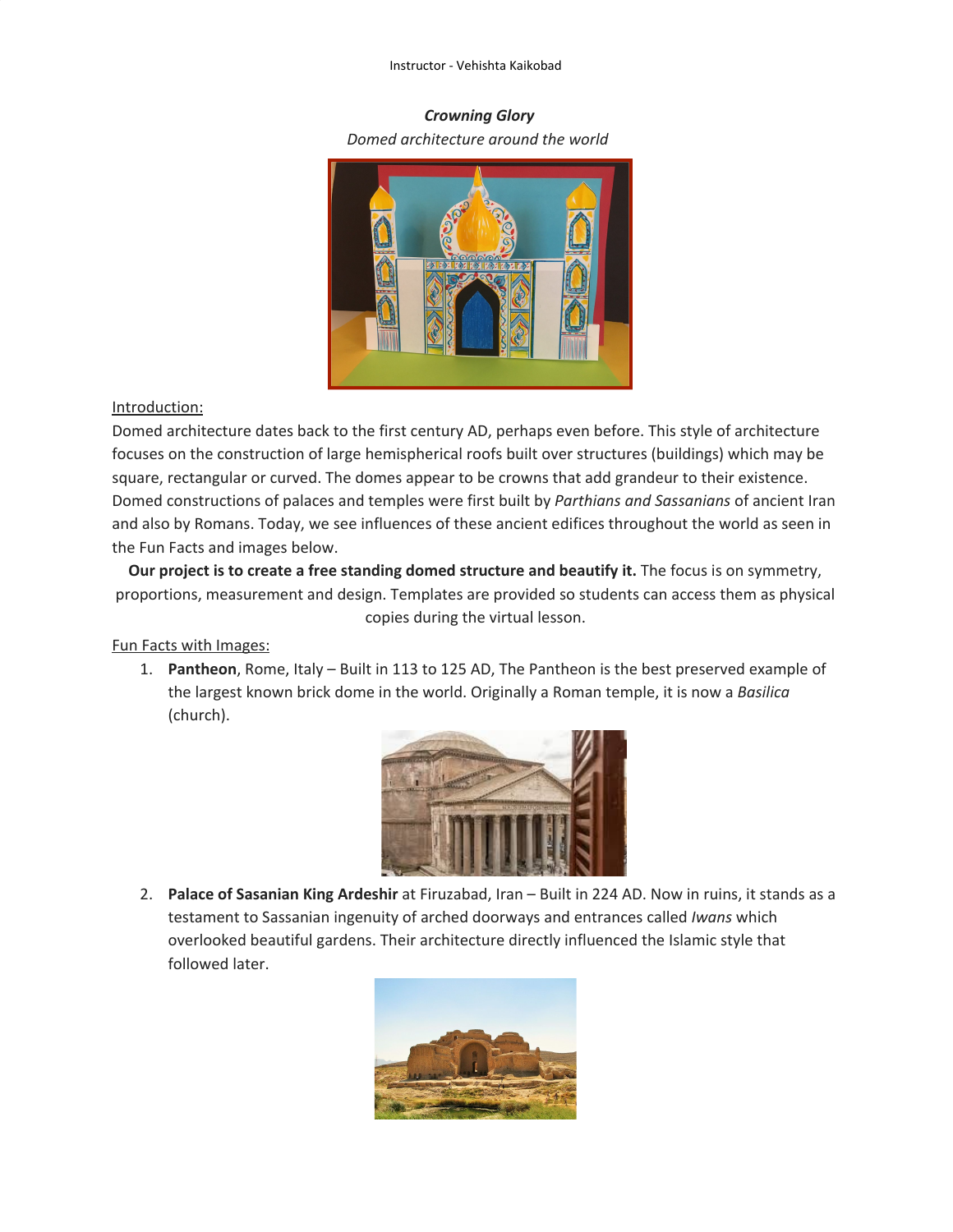3. **Dome of the Rock**. Jerusalem, Israel – Completed in 691-692 AD. An octagonal building with a dome reflected in a beautiful gold tone, it was basically built in Byzantine style. It is an Islamic shrine but is also sacred to the Jews and stands protected by UNESCO World heritage.



4. **Naqsh-e-Jahan Square, Isfahan, Iran** – A grand plaza built between 1598 to 1629 by the *Safavid* ruler *Shah Abbas* is a well known site with fragrant gardens and architecture that is world renowned for its beauty. It is also a World Heritage site.



5. **The Taj Mahal, Agra, India** – Built in 1632 by the Mughul Emperor *Shah Jehan* is an architectural symbol of love for his beloved wife *Mumtaz Mahal*. This mausoleum is made of white marble and was once studded with real jewels. It is considered to be one of the great wonders of the world.



6. **The Capitol Building, Washington DC, U.S.A.** – Built in 1800 it is a great example of *Neoclassical Architecture* which focuses on Greek and Roman classical style. It stands as a prominent symbol of the United States Government.

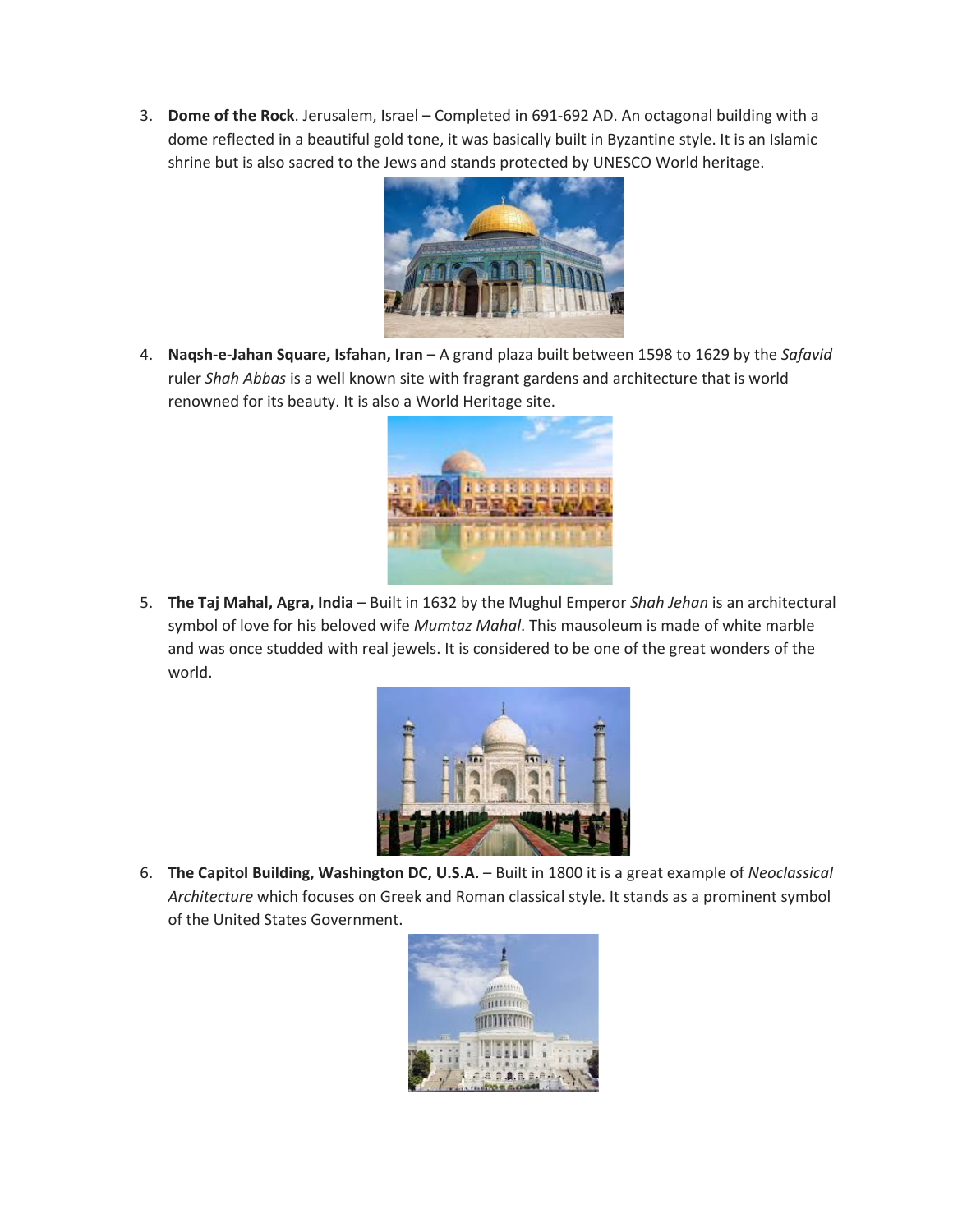#### Materials:

- White sheets of paper
- Colored paper (Optional)
- Pencils, erasers, ruler
- Color pencils, markers, crayons (whatever is accessible)
- 2 empty rolls of either toilet paper OR 2 pieces of a paper towel roll cut down in half. Cover the spools with extra paper to make them "pretty".
- Glue stick/glue
- Scotch tape



DIRECTIONS (using the template provided)

- 1. Use the template provided on page 5. \*The template only shows half the structure.
- 2. Fold the template down the middle and cut around the outline. Refer to the image above.
- 3. Take a new sheet of white paper. Fold it down the middle.
- 4. Trace the template outline carefully on the folded sheet.
- 5. Keeping the sheet folded, cut out your traced outline.
- 6. Open the cut shape. You will now see the full domed architectural outline in symmetry.



### DIRECTIONS FOR GENERAL COMPLETION

1. See image above. Draw lines using a ruler if possible, to create a square around the arch (*Iwan)*.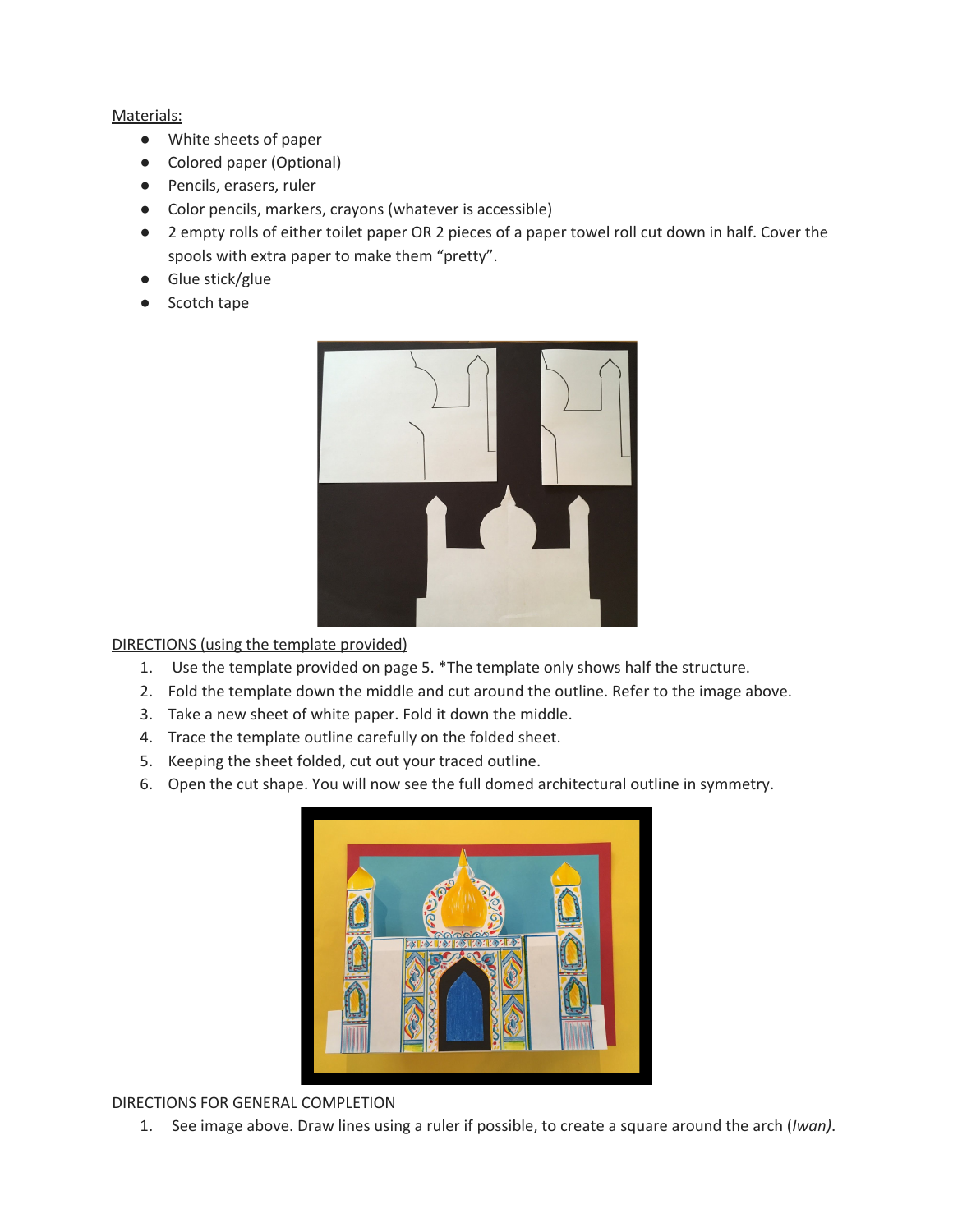- 2. Get creative and draw your own delicate designs. \*Most designs are floral or geometric. **Maintain symmetry on both sides.**
- 3. Color your domed architecture. \*Preferred colors are shades of blue, yellow, red.
- 4. Flip the project. Paste down a spool on each side, making sure they are not visible from the front.
- 5. *Optional-* carefully paste a colored sheet on the back of the spools to create a background for your project (see complete project, page 1)
- 6. Allow the glued areas to dry (unless using scotch tape).
- 7. Stand your beautiful Domed building to be admired (as a palace, a sacred place, a house etc.)

# **TEMPLATE ON NEXT PAGE FOR STUDENT USE**